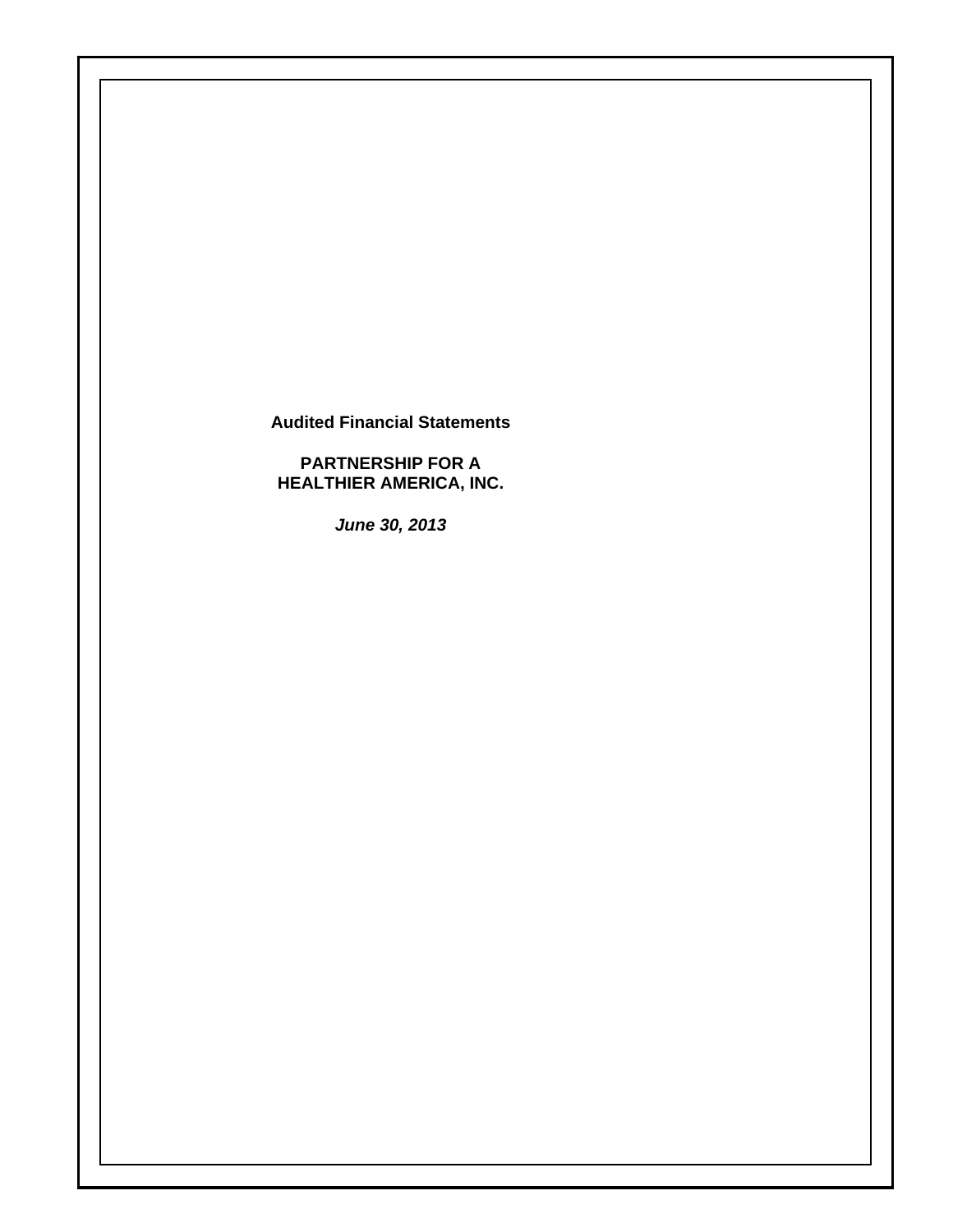# **Contents**

| <b>Independent Auditor's Report</b> |           |
|-------------------------------------|-----------|
| <b>Financial Statements</b>         |           |
| Statement of financial position     | 2         |
| Statement of activities             | 3         |
| Statement of cash flows             | 4         |
| Notes to the financial statements   | 5 -<br>10 |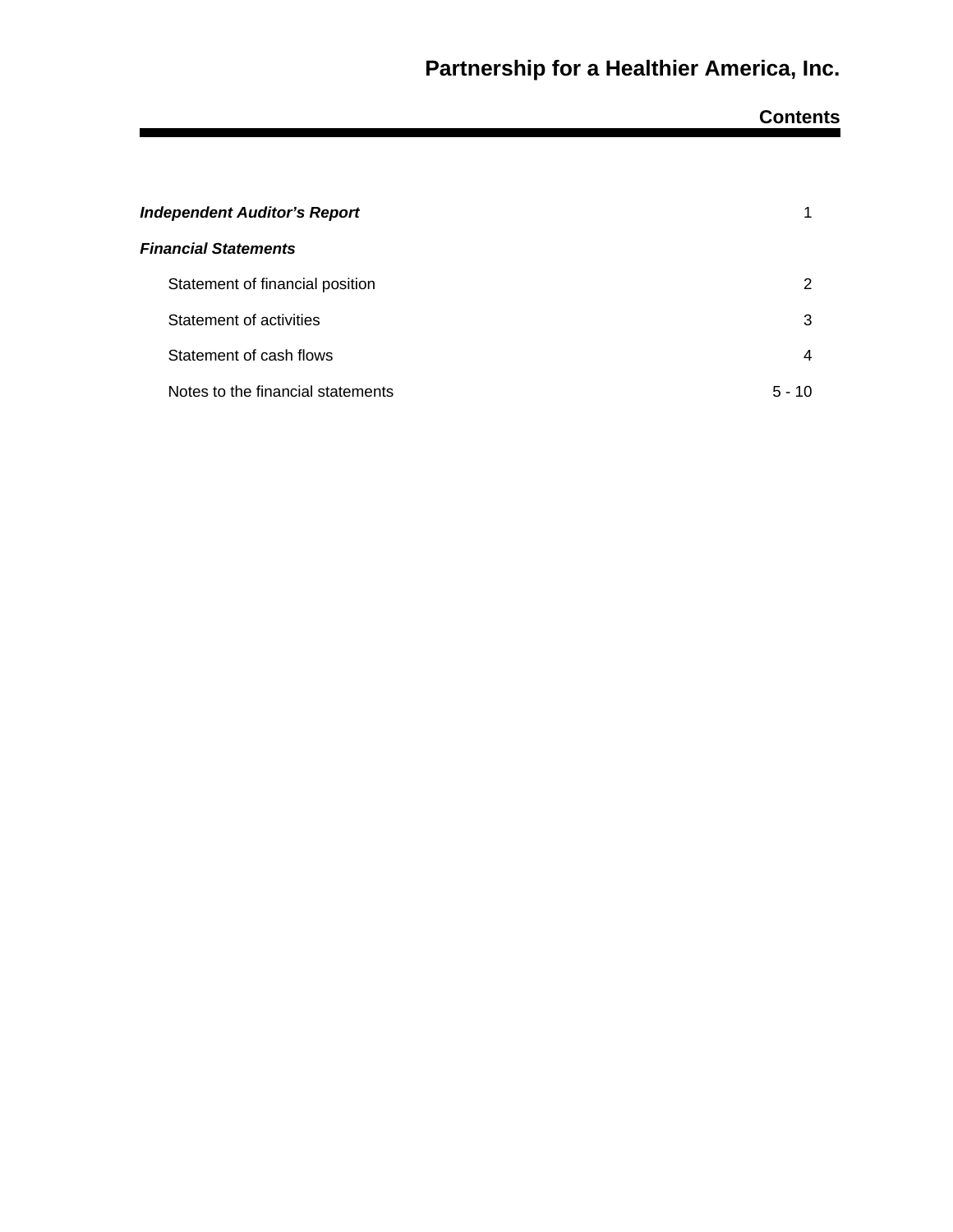

A Professional Corporation

Certified Public Accountants and Consultants

 $\mathcal{L} = \mathcal{L} \times \mathcal{L} \times \mathcal{L}$ 

2021 L Street, NW

 $\omega$  . The second second  $\omega$ 

SUITE 400

and a state

WASHINGTON, DC

20036

 $\mathbf{r} = \mathbf{r} + \mathbf{r} + \mathbf{r}$ 

**TELEPHONE** 

202/293-2200

 $\mathcal{L}^{\mathcal{A}}$  ,  $\mathcal{L}^{\mathcal{A}}$  ,  $\mathcal{L}^{\mathcal{A}}$  ,  $\mathcal{L}^{\mathcal{A}}$ 

**FACSIMILE** 

202/293-2208

and a state

## **Independent Auditor's Report**

To the Board of Directors Partnership for a Healthier America, Inc.

We have audited the accompanying financial statements of Partnership for a Healthier America, Inc. (PHA), which comprise the statement of financial position as of June 30, 2013 and the related statements of activities and cash flows for the six-month period then ended, and the related notes to the financial statements.

#### **Management's Responsibility for the Financial Statements**

Management is responsible for the preparation and fair presentation of these financial statements in accordance with accounting principles generally accepted in the United States of America; this includes the design, implementation, and maintenance of internal control relevant to the preparation and fair presentation of financial statements that are free from material misstatement, whether due to fraud or error.

#### **Auditor's Responsibility**

Our responsibility is to express an opinion on these financial statements based on our audit. We conducted our audit in accordance with auditing standards generally accepted in the United States of America. Those standards require that we plan and perform the audit to obtain reasonable assurance about whether the financial statements are free of material misstatement.

An audit involves performing procedures to obtain audit evidence about the amounts and disclosures in the financial statements. The procedures selected depend on the auditor's judgment, including the assessment of the risks of material misstatement of the financial statements, whether due to fraud or error. In making those risk assessments, the auditor considers internal control relevant to PHA's preparation and fair presentation of the financial statements in order to design audit procedures that are appropriate in the circumstances, but not for the purpose of expressing an opinion on the effectiveness of PHA's internal control. Accordingly, we express no such opinion. An audit also includes evaluating the appropriateness of accounting policies used and the reasonableness of significant accounting estimates made by management, as well as evaluating the overall presentation of the financial statements.

We believe that the audit evidence we have obtained is sufficient and appropriate to provide a basis for our audit opinion.

#### **Opinion**

In our opinion, the financial statements referred to above present fairly, in all material respects, the financial position of Partnership for a Healthier America, Inc. as of June 30, 2013, and the changes in its net assets and its cash flows for the six-month period then ended in accordance with accounting principles generally accepted in the United States of America.

Tate & Tryon

Washington, DC October 3, 2013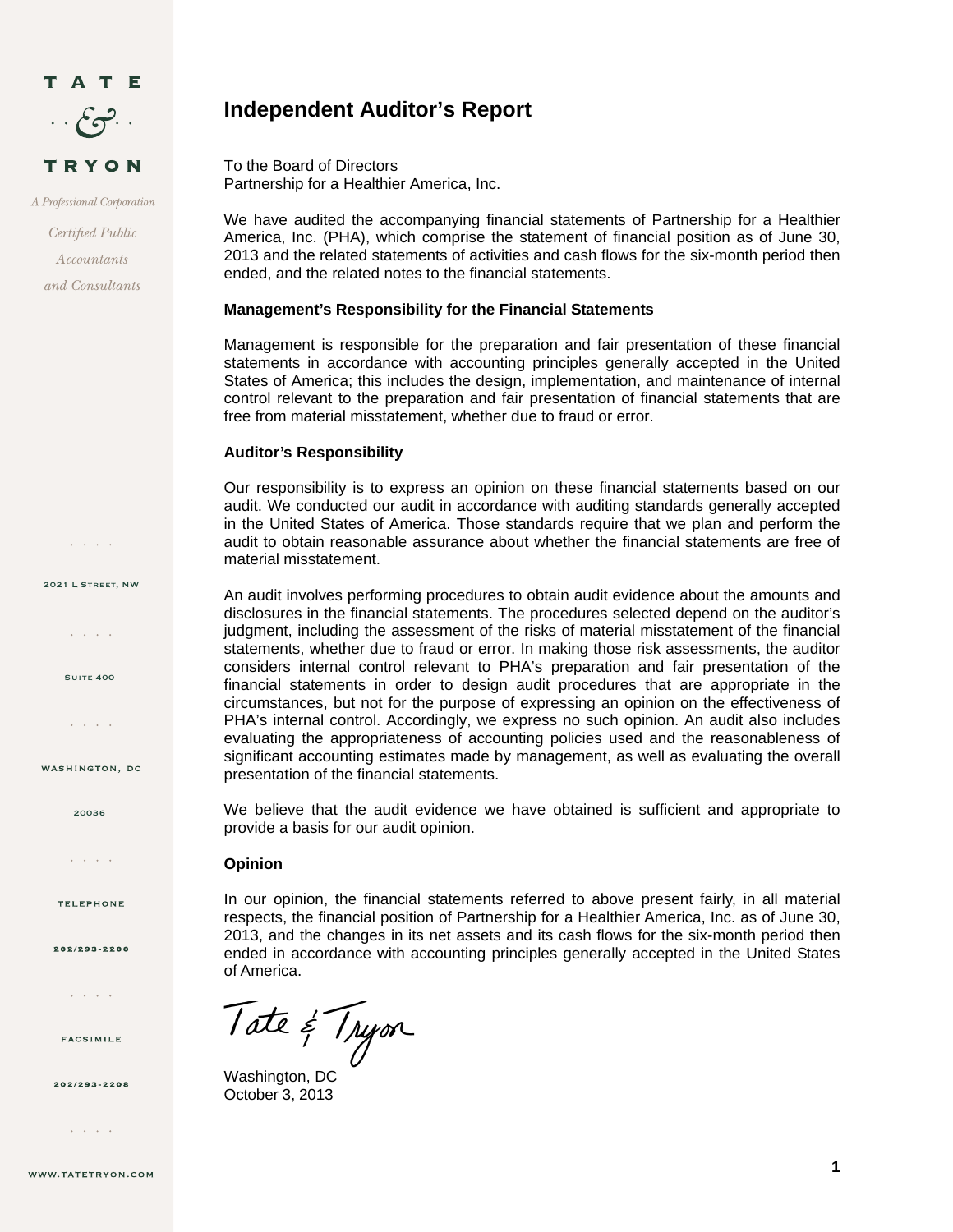|                                             | <b>Statement of Financial Position</b> |  |
|---------------------------------------------|----------------------------------------|--|
|                                             | June 30, 2013                          |  |
| <b>Assets</b>                               |                                        |  |
| Cash - Note B                               | \$<br>4,364,457                        |  |
| Receivables - Note C                        | 625,350                                |  |
| Prepaid expenses and other assets           | 193,301                                |  |
| Property and equipment - Note D             | 127,575                                |  |
| <b>Total assets</b>                         | \$<br>5,310,683                        |  |
| <b>Liabilities and net assets</b>           |                                        |  |
| Liabilities                                 |                                        |  |
| Accounts payable and accrued expenses       | \$<br>351,126                          |  |
| Deferred revenue                            | 8,500                                  |  |
| Deferred rent - Note H                      | 3,865                                  |  |
| <b>Total liabilities</b>                    | 363,491                                |  |
| Commitments and contingencies - Notes H & I |                                        |  |
| Net assets - Note E                         |                                        |  |
| Unrestricted                                |                                        |  |
| Undesignated                                | 2,379,205                              |  |
| Designated                                  | 1,949,521                              |  |
| Total unrestricted net assets               | 4,328,726                              |  |
| Temporarily restricted                      | 618,466                                |  |
| Total net assets                            | 4,947,192                              |  |
| <b>Total liabilities and net assets</b>     | \$<br>5,310,683                        |  |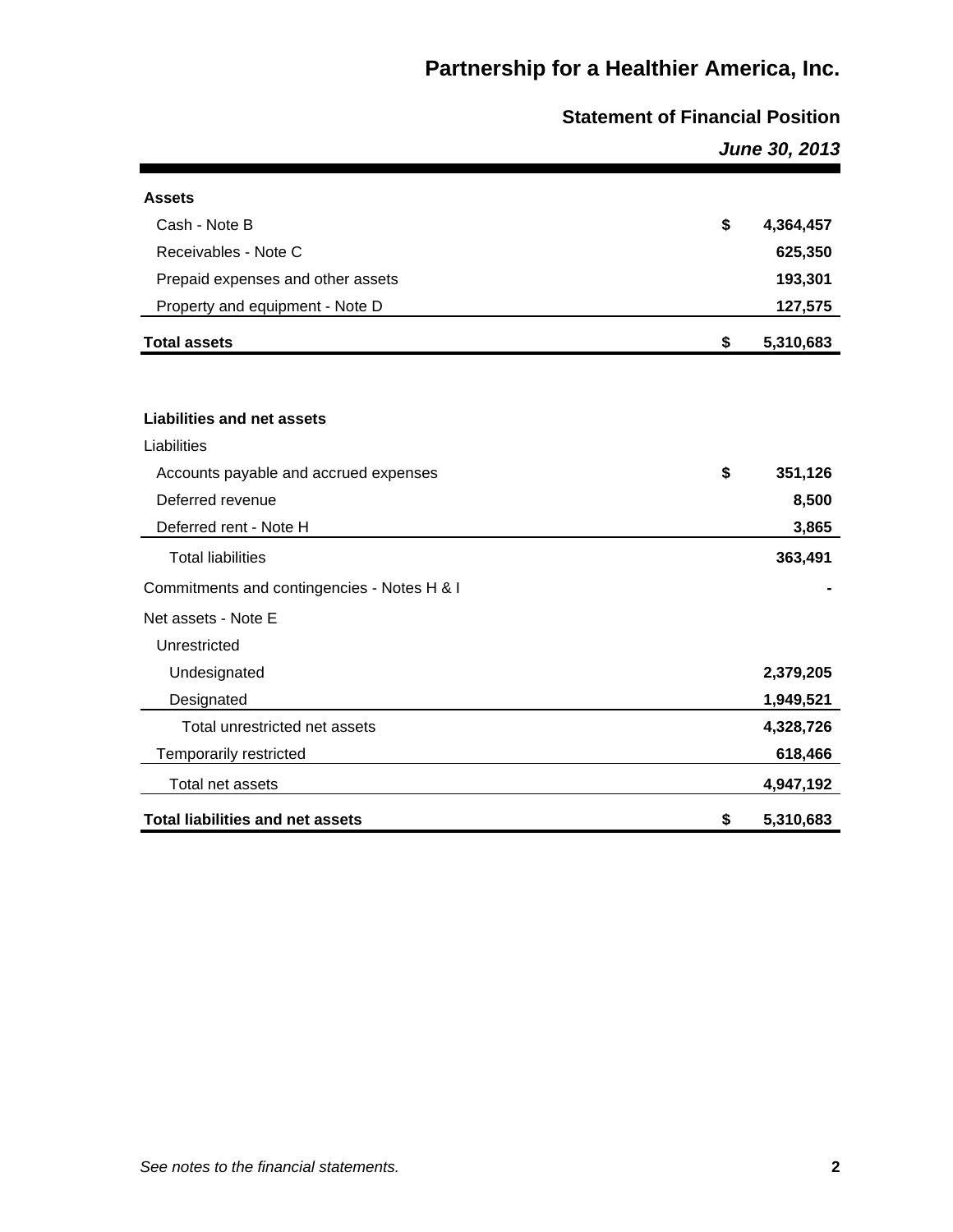# **Statement of Activities**

*Six-Month Period Ended June 30, 2013* 

| <b>Unrestricted activities</b>                 |                 |
|------------------------------------------------|-----------------|
| Revenue and support                            |                 |
| Summit                                         | \$<br>1,104,532 |
| Sponsorship                                    | 500,000         |
| Other income                                   | 462,857         |
| Commitment and evaluation fees                 | 55,817          |
| Contributions                                  | 19,606          |
| In-kind contributions - Note F                 | 3,570           |
| Interest income                                | 521             |
|                                                | 2,146,903       |
| Net assets released from restrictions - Note E | 2,522,879       |
| Total revenue and support                      | 4,669,782       |
| Expense                                        |                 |
| Program services                               |                 |
| Summit                                         | 997,030         |
| Communications                                 | 340,709         |
| Food and nutrition                             | 267,292         |
| Physical activity                              | 244,098         |
| Verification                                   | 223,558         |
| <b>Play Streets</b>                            | 166,519         |
| Healthcare                                     | 119,918         |
| Other programs                                 | 31,011          |
| Total program services                         | 2,390,135       |
| Supporting services                            |                 |
| General and administrative                     | 216,549         |
| Fund raising                                   | 134,369         |
| Total supporting services                      | 350,918         |
| Total expense                                  | 2,741,053       |
| Change in unrestricted net assets              | 1,928,729       |
| <b>Temporarily restricted activities</b>       |                 |
| Contributions                                  | 1,000,000       |
| Net assets released from restrictions - Note E | (2,522,879)     |
| Change in temporarily restricted net assets    | (1,522,879)     |
| <b>Change in net assets</b>                    | 405,850         |
| Net assets, January 1, 2013                    | 4,541,342       |
| Net assets, June 30, 2013                      | \$<br>4,947,192 |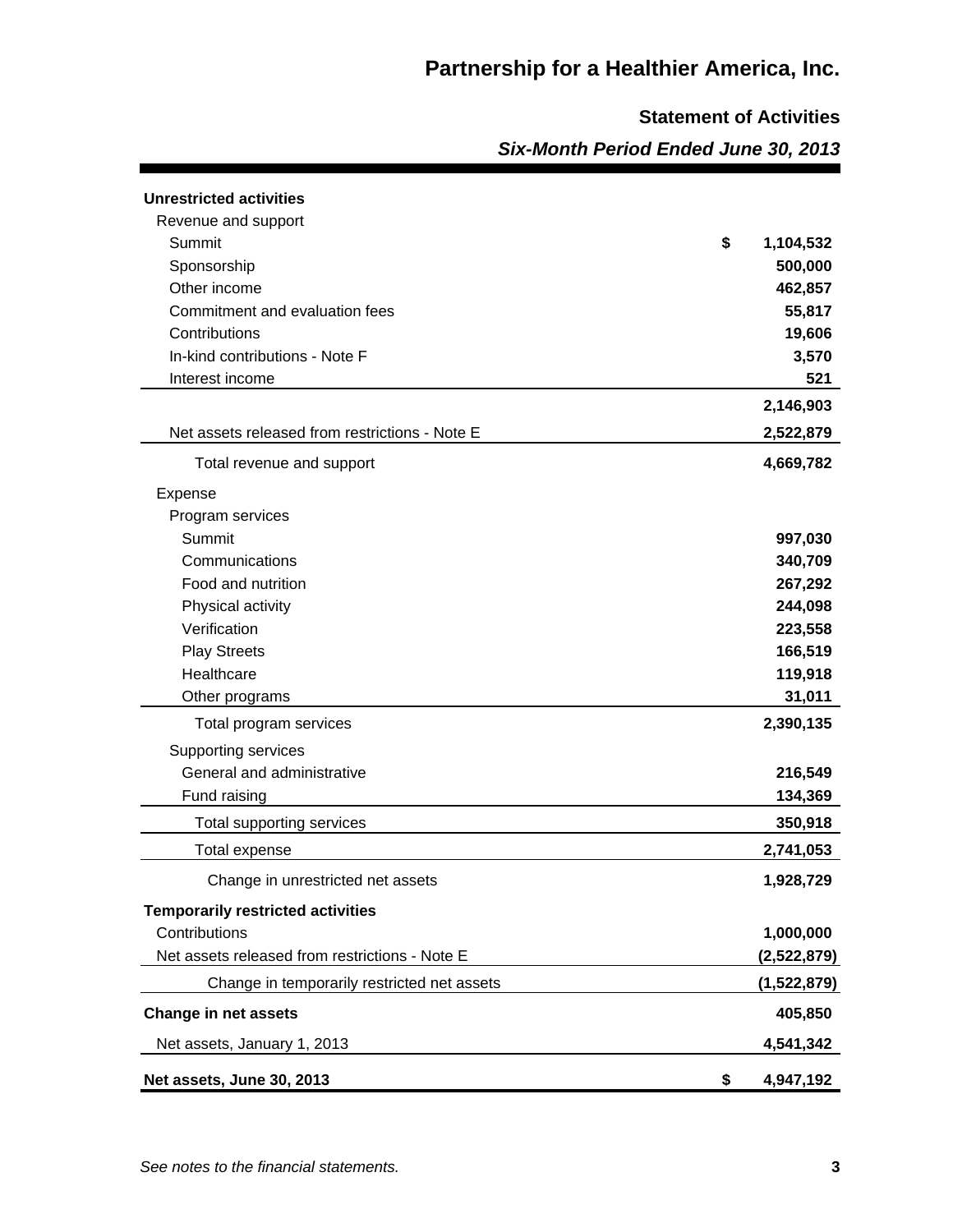# **Statement of Cash Flows**

*Six-Month Period Ended June 30, 2013*

| Cash flows from operating activities                 |                 |
|------------------------------------------------------|-----------------|
| Change in net assets                                 | \$<br>405,850   |
| Adjustments to reconcile change in net assets to net |                 |
| cash provided by operating activities:               |                 |
| Depreciation and amortization                        | 10,480          |
| Changes in assets and liabilities:                   |                 |
| Receivables                                          | 1,225,893       |
| Prepaid expenses and other assets                    | (40, 202)       |
| Accounts payable and accrued expenses                | (42, 565)       |
| Deferred revenue                                     | (294, 979)      |
| Deferred rent                                        | (11, 596)       |
| Total adjustments                                    | 847,031         |
| Net cash provided by operating activities            | 1,252,881       |
| Cash flows from investing activities                 |                 |
| Purchases of property and equipment                  | (39, 671)       |
| Net increase in cash                                 | 1,213,210       |
| Cash, January 1, 2013                                | 3, 151, 247     |
| Cash, June 30, 2013                                  | \$<br>4.364.457 |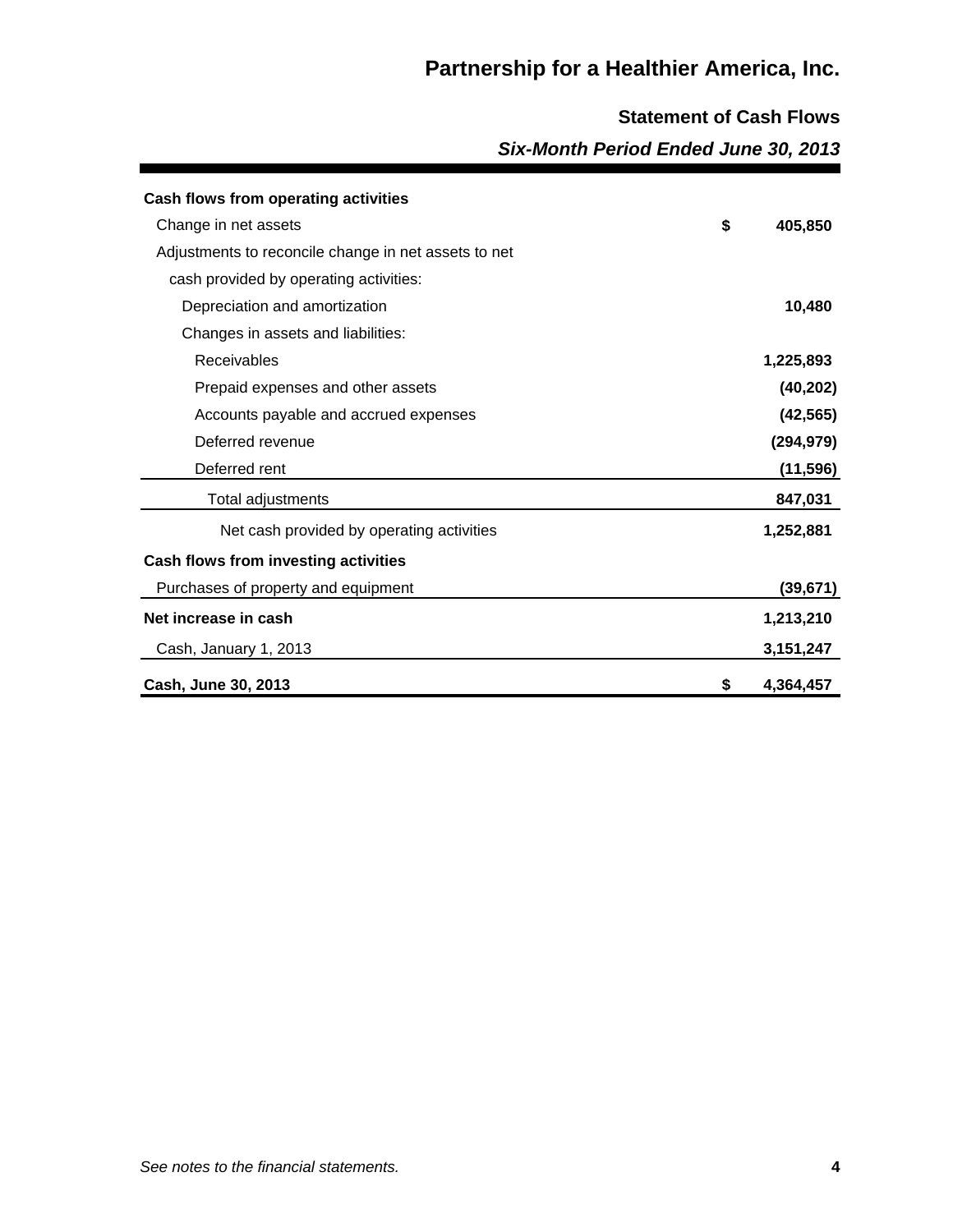#### **A. ORGANIZATION AND SUMMARY OF SIGNIFICANT ACCOUNTING POLICIES**

*Organization:* Partnership for a Healthier America, Inc. (PHA) was incorporated on January 13, 2010 in the state of Delaware as a nonprofit corporation. PHA is devoted to working with the private sector to ensure the health of our nation's youth by solving the childhood obesity crisis. PHA brings together public, private and nonprofit leaders to broker meaningful commitments and develop strategies to end childhood obesity. Most importantly, PHA ensures that commitments made are commitments kept by working with unbiased, third parties to monitor and publicly report on the progress our partners are making to show everyone the progress we can make when we all work together.

At the June 2013 meeting, PHA's Board of Directors approved a resolution to change PHA's fiscal year from December 31, to June 30, effective with the six-month period ended June 30, 2013 in order to better align the annual financial reporting cycle to PHA's operating cycle.

*Income taxes:* PHA is exempt from the payment of income taxes on its exempt activities under Section 501(c)(3) of the Internal Revenue Code, and has been classified by the Internal Revenue Service as other than a private foundation within the meaning of Section 509(a)(1) of the Internal Revenue Code.

PHA believes that it has appropriate support for income tax positions taken. Therefore, management has not identified any uncertain income tax positions. Generally, income tax returns related to the current and three prior filing periods remain open for examination by taxing authorities.

*Basis of accounting:* PHA prepares its financial statements on the accrual basis of accounting. Revenue, other than contributions, is recognized when earned and expense is recognized when the obligation is incurred.

*Use of estimates:* Preparation of financial statements in accordance with accounting principles generally accepted in the United States of America requires management to make estimates and assumptions that affect certain reported amounts and disclosures. Accordingly, actual results could differ from those estimates.

*Deferred revenue:* Revenue received in advance of the period in which it will be earned is reported as deferred revenue. Deferred revenue consists of exhibit fees for the 2014 Summit which will be recognized in revenue during the year ending June 30, 2014.

*Commitment and evaluation fees:* A major goal within PHA's strategic plan includes negotiating commitments from industry partners to promote healthy options. For example, PHA obtains commitments to reduce the number of calories in meals at a restaurant, or to promote healthy activities. As part of these agreements, PHA coordinates monitoring activities at various points over the life of the agreement to ensure the industry partner is fulfilling its commitment to promote healthy options. Depending on the terms of each agreement, the industry partners pay a commitment and / or an evaluation fee to PHA, which is intended to cover the costs of the monitoring activities.

*Other income:* Other income consists of a cy pres award which originated from funds set aside by a defendant under court order in relation to a class action lawsuit that required the parties to distribute certain funds to a variety of nonprofit organizations. In accordance with the terms of the legal settlement, some of the residual funds were distributed to PHA, which was considered an appropriate nonprofit organization recipient.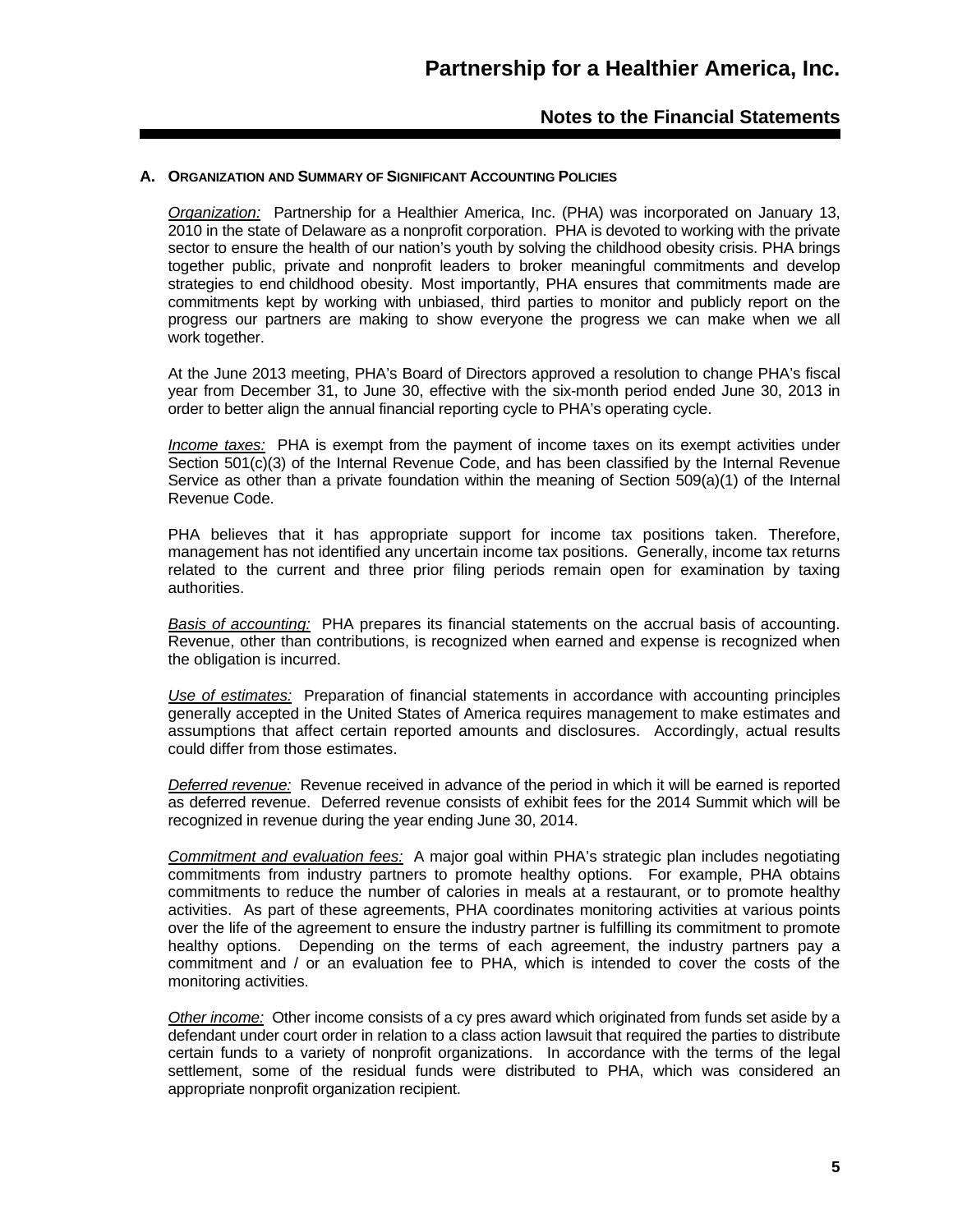#### **A. ORGANIZATION AND SUMMARY OF SIGNIFICANT ACCOUNTING POLICIES - CONTINUED**

*Contributions:* Contributions are recognized when unconditionally promised to or received by PHA. Contributions are recorded as unrestricted or temporarily restricted support depending upon the existence and/or nature of any donor restrictions. Within temporarily restricted net assets, amounts are reclassified to unrestricted net assets when a time restriction expires or when the purpose restriction is satisfied.

*Program services:* Program services descriptions are as follows:

Summit: The 2013 Summit brought together leaders from the private sector, government, and non-profit organizations to help end childhood obesity. Indirect costs, such as personnel costs and occupancy, which relate to planning the next event are considered sunk costs and are expensed in the period incurred.

Communications: The communications program highlights the needs and advantages for the private sector to make healthier options available for American families. The program also includes the creation of a website and related public relations and marketing materials.

Food and nutrition: PHA works to reverse the childhood obesity epidemic by assuring integration of nutrition principles and healthy food options into PHA commitments.

Physical activity: PHA has focused on garnering commitments from private sector organizations to solve the physical inactivity epidemic.

Verification: PHA works with unbiased, third party organizations to monitor and assist PHA in publicly reporting on the progress of its partners in an effort to ensure that commitments made are commitments kept.

Play Streets: PHA has teamed up with the Blue Cross and Blue Shield Association to help make communities across America healthier by supporting the creation of Play Streets. Play Streets are roads closed to traffic and open to the community to encourage physical activity in ten cities.

Healthcare: PHA is working with hospitals and hospital food providers to deliver more healthy options throughout their facilities. Additionally, PHA is working with electronic health record (EHR) providers to provide doctors with tools to identify, manage and track childhood obesity, and work with patients and their families on building healthier habits.

Other programs: Other programs include PHA's efforts relating to the creation and development of a Founder's Committee, Blueprint for Action, and methodology for evaluation and performance metrics.

*Supporting services:* Supporting services descriptions are as follows:

General and administrative:General and administrative includes activities necessary for the administrative processes and managing the financial responsibilities of PHA.

**Fund raising:** Fund raising includes activities that encourage and secure financial support for PHA.

*Functional allocation of expense:* The costs of providing various program and supporting services activities have been summarized on a functional basis in the statement of activities. Accordingly, certain costs have been allocated among the program and supporting services benefited.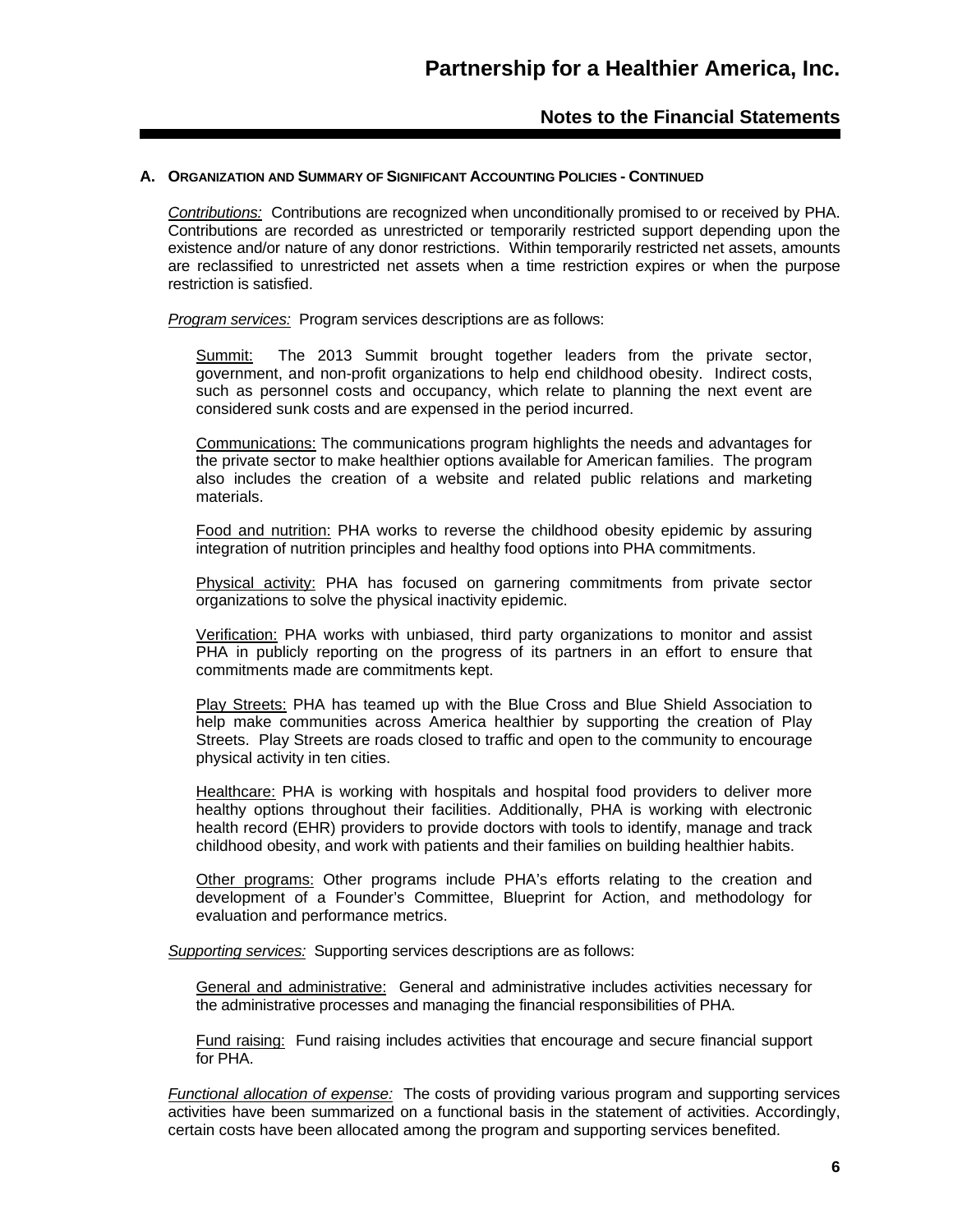#### **B. CONCENTRATION OF CREDIT RISK**

PHA maintains a demand deposit account with a reputable financial institution. The demand deposit account includes a bank deposit program which invests funds in money market accounts at different banks in order to maximize the insurance protection available from the Federal Deposit Insurance Corporation (FDIC). In this manner, PHA has virtually eliminated its exposure to credit risk. From time to time, certain balances held within the account may become slightly higher than the amount that would be fully guaranteed or insured by the U.S. Government. However, management believes the risk of loss, if any, to be minimal.

#### **C. RECEIVABLES**

Receivables are presented at the gross, or face, amount due to PHA and management periodically reviews the status of all receivable balances for collectability. Each receivable balance is assessed based on management's knowledge of the customer or donor, PHA's relationship with the customer or donor, and the age of the receivable balance. As a result of these reviews, balances deemed to be uncollectible are charged directly to bad debt expense. Management believes that the use of the direct write-off method approximates the results that would be presented if an allowance for doubtful accounts had been recorded.

Receivables consisted of the following at June 30, 2013:

|                   | 625,350 |
|-------------------|---------|
| Other receivables | 42.350  |
| Grants receivable | 583,000 |

*Grants receivable:* Grants receivable consisted of unconditional promises to give. PHA expects to collect all grants receivable within one year; therefore, no discount to net present value has been recorded.

*Other receivables:* Other receivables primarily consist of amounts due in relation to the Building a Healthier Future Summit that occurred in March 2013.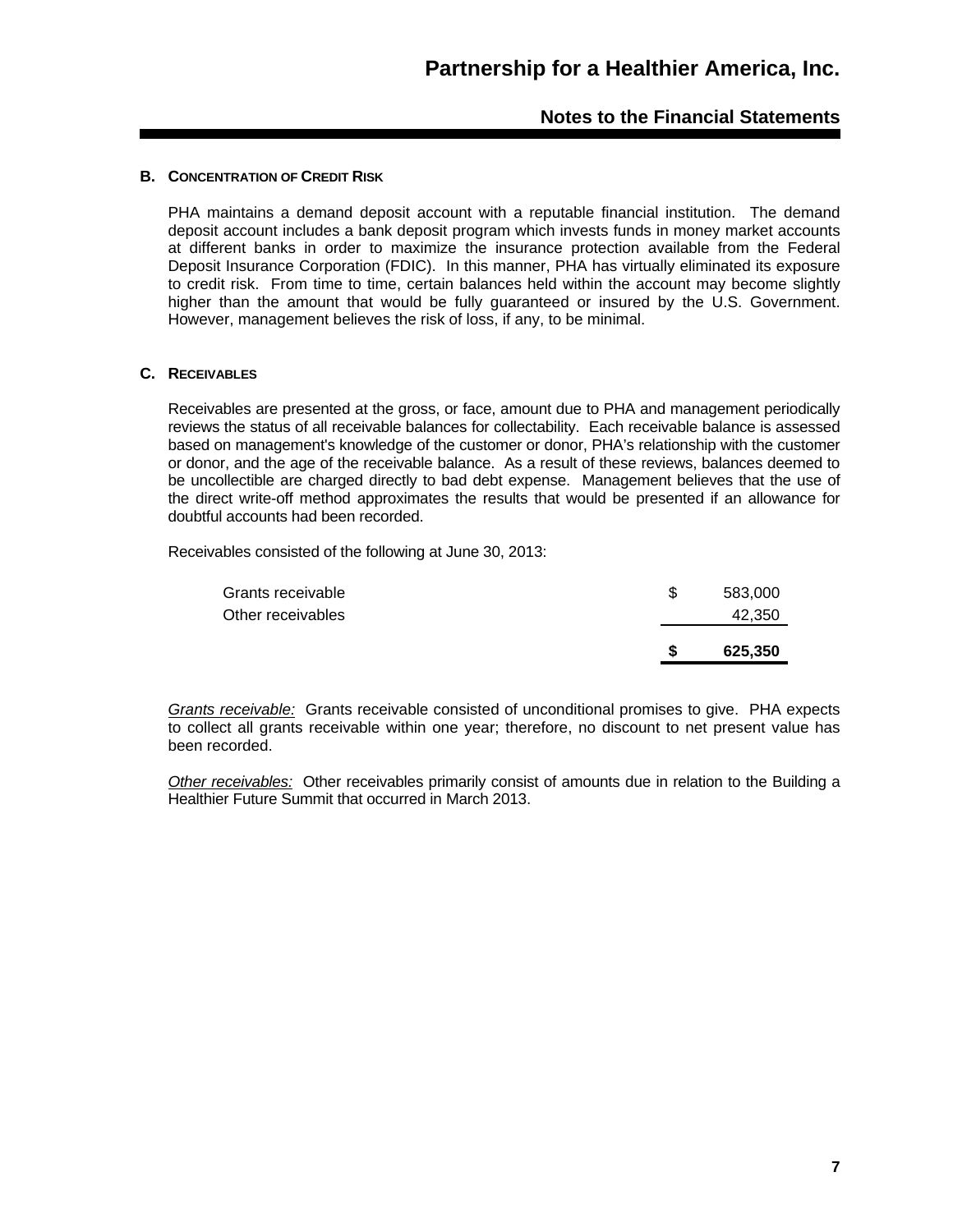#### **D. PROPERTY AND EQUIPMENT**

Acquisitions of property and equipment greater than \$1,000 are recorded at cost and depreciated or amortized using the straight-line method over the following useful lives: furniture and equipment  $-5$  to  $\overline{7}$  years; computer equipment - 3 years; website  $-3$  years; and leasehold improvements - lesser of the useful life of the asset or the remaining term of the lease.

Property and equipment consisted of the following at June 30, 2013:

| Furniture and equipment                        | \$<br>72,597  |
|------------------------------------------------|---------------|
| Leasehold improvements                         | 66,137        |
| Computer equipment                             | 28,327        |
| Website                                        | 10,990        |
|                                                | 178,051       |
| Less accumulated depreciation and amortization | (50, 476)     |
|                                                | \$<br>127,575 |

### **E. NET ASSETS**

*Unrestricted and undesignated:* Net assets whose use is not restricted by donors, even though their use may be limited in other respects, such as by board designation.

*Unrestricted and designated:* Net assets whose use is essentially for a broad purpose covering PHA's mission. However, these funds must be used for expenses agreed-upon between PHA and the donor in a detailed pre-approved budget.

*Temporarily restricted:* Temporarily restricted net assets include those net assets whose use has been restricted either by an implied time restriction or by donors for a specified purpose. Temporarily restricted net assets consisted of the following at June 30, 2013:

| Time restricted    | S | 83,000  |
|--------------------|---|---------|
| Purpose restricted |   | 535,466 |
|                    |   |         |
|                    |   | 618.466 |

Net assets are released from restrictions either as a result of the expiration of a time restriction or due to the satisfaction of a purpose restriction. Net assets released from restrictions consisted of the following for the six-month period ended June 30, 2013:

| Time restriction    |   | 1,655,355            |
|---------------------|---|----------------------|
| Purpose restriction | S | 867,524<br>2,522,879 |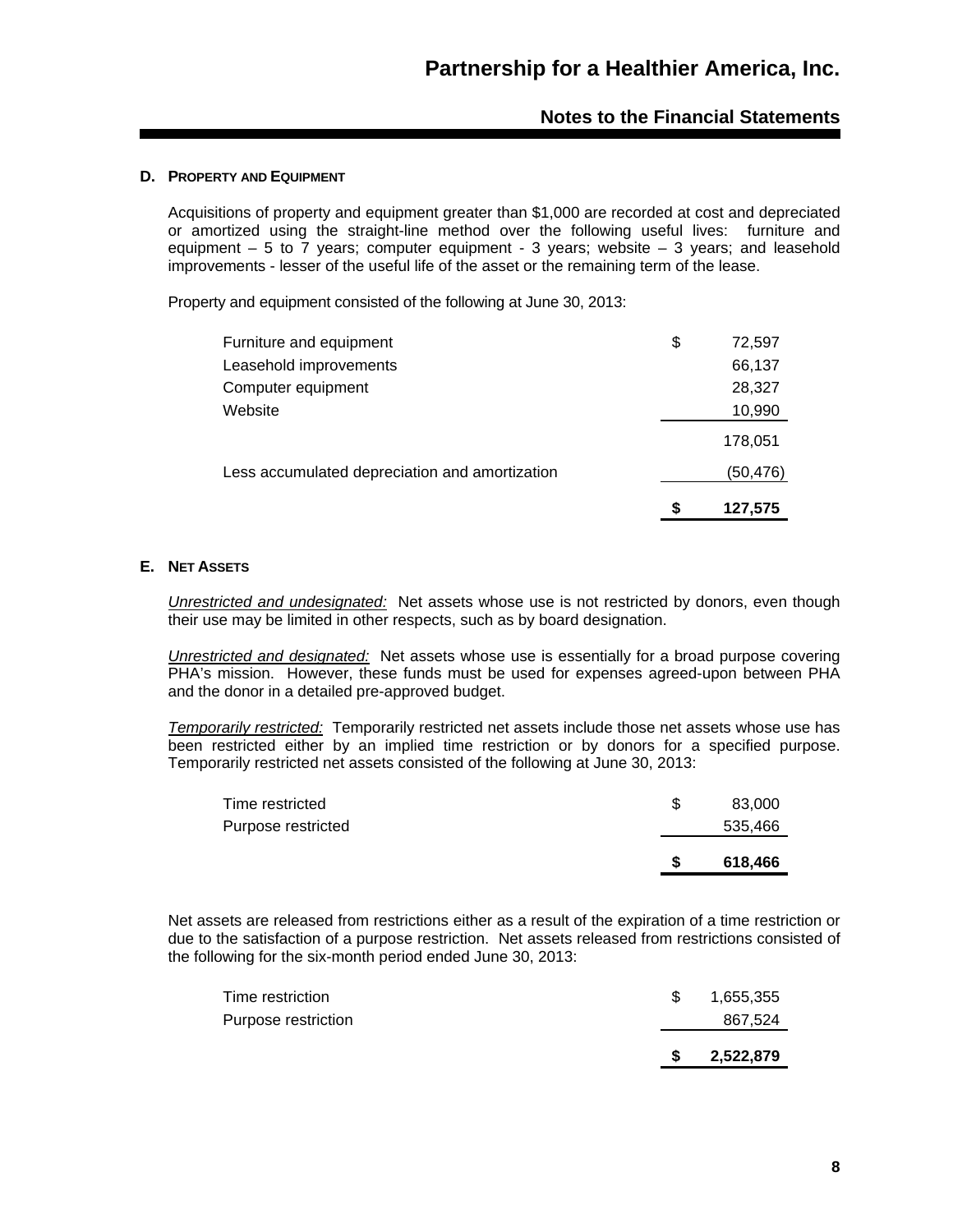#### **F. IN-KIND CONTRIBUTIONS**

*Recorded amounts:* Contributions of services are recognized as in-kind contributions in accordance with generally accepted accounting principles. Donated services are recognized at fair value if the services (a) create or enhance non-financial assets or (b) require specialized skills, are performed by people with those skills, and would otherwise have been purchased by PHA. In-kind contributions relating to donated registration services for the Summit totaled \$3,570 for the six-month period ended June 30, 2013.

*Unrecorded amounts:* PHA relies on contributions of both time and expertise from its pool of volunteers. In particular, volunteers work on PHA's programs and fund raising activities. PHA's volunteers donate hundreds of hours of service, the total value of which cannot be easily calculated or estimated, yet these volunteers contribute significantly to the work, impact, and success of PHA. These volunteer services have not been reflected in the accompanying financial statements because the volunteer services provided do not meet the criteria necessary for recognition.

#### **G. RETIREMENT PLAN**

PHA sponsors a defined 401(k) savings plan which is available to all employees meeting certain eligibility requirements as defined by the plan document. Under the plan PHA makes contributions to the plan equal to employee contributions up to a limit of 4% of participant compensation. PHA's contributions totaled \$35,126 for the six-month period ended June 30, 2013.

#### **H. COMMITMENTS AND CONTINGENCIES**

*Office lease:* PHA has an operating lease for office space which expired August 2013. Under the terms of the lease, PHA paid a security deposit of \$15,620 which equals the first monthly base rental fee. The lease stipulates escalating base rental payments. Under generally accepted accounting principles (GAAP), rent expense is recognized on a straight-line basis over the term of the lease. The difference between the straight-line rent expense and the cash payments is reported as deferred rent in the accompanying financial statements. Rent expense totaled \$86,810 for the six-month period ended June 30, 2013.

Future minimum cash basis lease payments for July and August 2013 will approximate \$32,802 during the year ended June 30, 2014.

*Employment agreement:* PHA has signed an employment agreement with a key employee. Under the terms of the agreement, should PHA terminate the employee without cause, it would be obligated to pay severance, the terms of which are stipulated in the employment agreement.